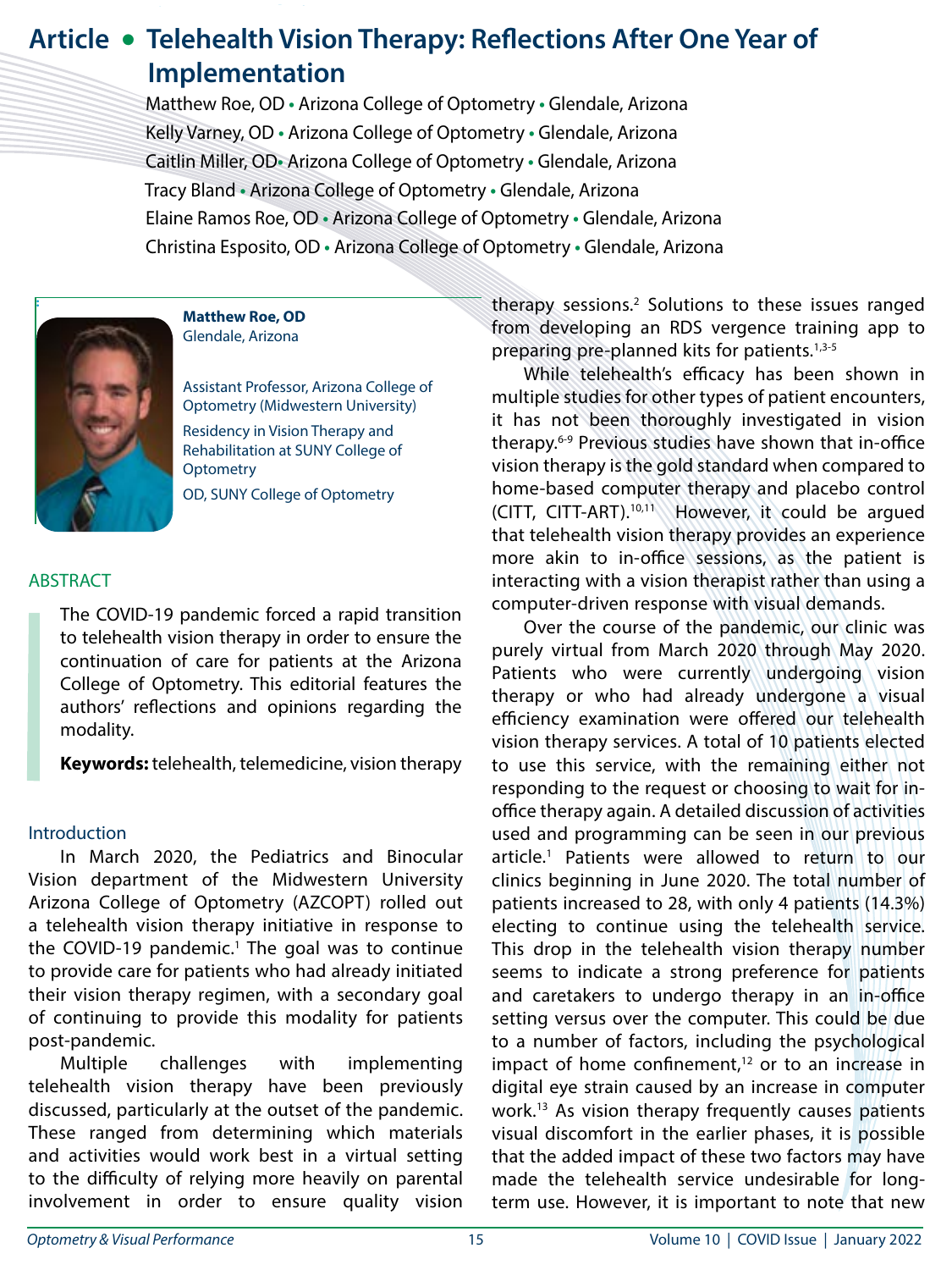patients elected to receive telehealth services even when in-office services were available and offered (discussed later in this paper).

Our overall goal for this paper is to provide the reader with our reflections and lessons learned after nearly 18 months of providing telehealth vision therapy to patients. While no statistical analyses of patient encounters were performed to determine the overall efficacy of our efforts, we feel that our shared experiences highlight specific trends involving ensuring successful sessions, selecting activities, and selecting patients who would be most likely to have a positive experience with this new modality of care.

## Reflections and Opinions of the Authors

The implementation process was overall smooth with few issues, despite the sudden change in clinical care forced by the pandemic. This is in large part due to the support that we received from Midwestern University's IT department in providing installation instructions for patients and providers. Most issues involved audio settings that were resolved within the first few minutes of an encounter. There were noted encounters where the camera did not work from our end; however, the camera always worked on the patient's end. This allowed us to continue with the session. No sessions had to be canceled or rescheduled due to technological issues throughout the pandemic.

Overall, we were surprisingly pleased with the results of telehealth vision therapy. Patient performance far exceeded expectations, with all but a handful of patients noting either improvement or complete resolution of their symptoms. A breakdown of patient ages and diagnosis categories can be seen in Table 1. Patients were exceedingly grateful for the opportunity to continue vision therapy during the statewide lockdown, as were patients who would have traveled long distances to be evaluated who otherwise wouldn't have been able to participate easily in vision therapy at our clinic. The most surprising request came from two sets of parents who wanted to use telehealth vision therapy for their child while they were on vacation in order to prevent disruptions in the therapy progress. We observed our students becoming more comfortable with providing telehealth vision therapy, and a discussion on providing vision therapy in this way has been incorporated into the binocular vision curriculum in the college.

There were three issues with our experiences. The first involved providing equipment to the patient and ensuring that the equipment made it back to our clinic once therapy was completed. Similar to Green  $et$  al, $2$  our solution was to pre-program for multiple weeks out and provide our patients with a kit that could be picked up through a drive-by service. Paper activities could be emailed out to patients and/or their guardians prior to a session, but this was only beneficial if the household had access to a printer. Patients were required to return all equipment when they presented in person for re-evaluations. The equipment would be subsequently sterilized for future use. However, there were multiple instances of patients forgetting to bring equipment back, and many items were never returned. To ensure that material costs are not lost, practitioners may consider charging a deposit for equipment that is refunded upon return. In addition, the pre-programmed kits for patients did not include a large arsenal of lens and prism flippers due to concerns of equipment not being returned. Therefore, the number of vergence and accommodative activities that could be performed for patients was significantly reduced.

One solution to the above issue would be to use an online program or computer program that could continue to provide the patient with vergence activities using red/blue or polarized glasses. This was a solution employed by Bonilla-Warford and Knighton via Remote Web Vision Therapy (www. webvisiontherapy.com).<sup>14</sup> Patients would perform assigned tasks on the program while on the telehealth vision therapy call, allowing the practitioner to coach the patient through the task. A similar solution could be to have the patient purchase the Home Therapy Solutions (HTS) computer program, which allows the doctor both to set activity parameters and to monitor progress remotely. The Binovi Pro software is another option for practitioners looking to provide enhanced remote therapy. This application comes pre-loaded with not only a large number of therapy activities, but also with video demonstrations and written instructions. Additional features include being able to provide a plan of activities for patients at home, as well as progress reports for visual skills being trained. The downside for these solutions is that computerand web-based programs often come at an additional cost to the practitioner, which is likely passed on to the patient. The financial hardships experienced by many during the pandemic may result in patients not being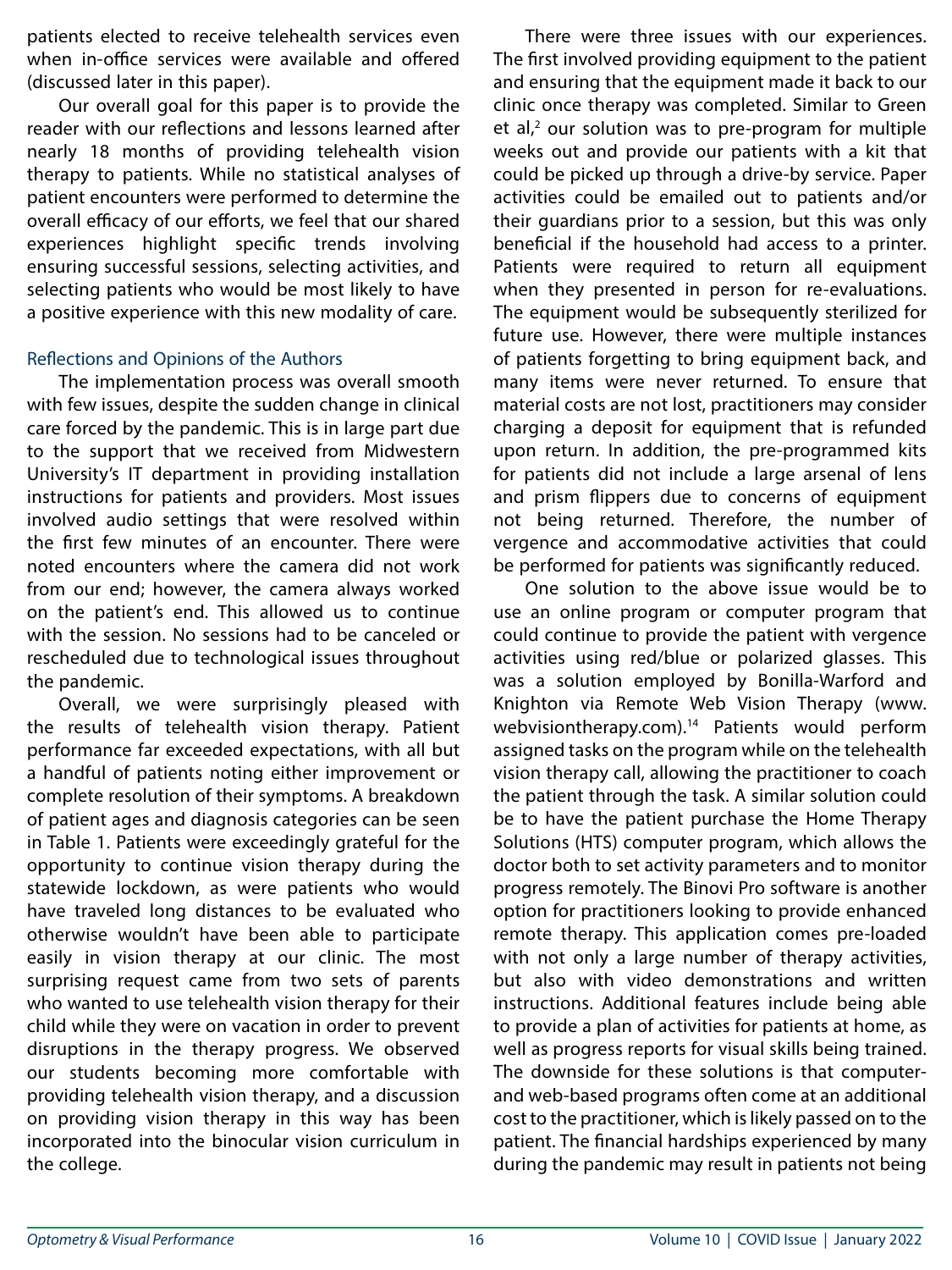able to afford these programs; therefore, this must be considered by practitioners before prescribing.

A second issue that we experienced involved selecting patients who were most likely to have success with telehealth vision therapy. This ties into our previous discussion of being precluded by equipment in providing the highest quality care. Our telehealth patients' diagnoses included vergence, oculomotor, accommodative, strabismic, amblyopic, traumatic/acquired brain injury, and perceptual disorders. Based on our experience, we found vergence and accommodation therapy to be the most challenging. The primary reason for this was due to the aforementioned difficulty in providing activities through pre-programmed kits and concern about receiving material back at the conclusion of the therapy program.

The final issue involved compliance and patient motivation. As mentioned before, only a small number of patients experienced no improvement in their symptoms. When reflecting on these patients, we observed that they had either canceled vision therapy prior to its conclusion or had exhibited poor behavior during sessions. This included high rates of no-shows for telehealth sessions, poor attitude during the session (for example, asking when the session would be finished or attempting to hide their eyes from the camera), and an apparent lack of parental involvement during the sessions apart from ensuring that the patient was on the call.

Our reflection on these three issues led to developing criteria to determine whether a patient should be offered telehealth vision therapy as a modality option for our clinic:

- 1. Patients are unable to attend weekly in-office vision therapy sessions due to significant scheduling conflicts or financial strain from long-distance travel
- 2. Patients must have exhibited excellent levels of maturity and attention during the visual efficiency examination
- 3. Patients and parents both must have high levels of motivation after acknowledging the challenge of providing care through a telehealth setting
- 4. Patients must not have severe accommodative or vergence deficits

## Conclusion

We feel that it is reasonable to believe that telehealth video vision therapy is a modality that will continue in our field. This modality will likely be requested for

patients who would otherwise be forced to travel long distances or manage around busy schedules. Our combined experiences lead to the belief that patients who undergo telehealth video vision therapy are just as likely to experience a resolution of symptoms as those who undergo in-office vision therapy. However, this cannot be confirmed until statistical analysis of our findings is performed. It is important to ensure that patients understand the additional commitment and self-reliance needed to maximize gains and that practitioners pre-program multiple weeks to ensure that activities and equipment can reach patients prior to the session. Future research should be performed comparing the success rate and duration of telehealth vision therapy to in-office vision therapy in order to determine its overall efficacy for patient care.

#### **Acknowledgments**

We would like to acknowledge Alicia Feis, OD and Kaila Osmotherly, OD for their guidance and assistance in rolling out our telehealth vision therapy services at AZCOPT.

#### References

- 1. Roe M, Varney K, Ramos Roe E, Miller C, et al. Implementation of telehealth for vision therapy in an academic setting. Vis Dev Rehab 2021;6(2):173-81.
- 2. Azimi Green MD, Zeller Manley AR. Remote vision therapy at VCDC: Lessons learned from Dr. Harry Wachs. Vis Dev Rehab 2021;6(2):107-20.
- 3. Rutner D, Strawn L, Bovenzi M. Covid-19 and vision therapy: An academic experience. Vis Dev Rehab 2021;6(2):95-8.
- 4. Rollett P, McCrodan C. A personal perspective on developing an online remote VT system. Vis Dev Rehab 2021;6(2):121-6.
- 5. Torgerson N, McCaffrey C. A team approach to remote vision therapy and the transformation to virtual vision therapy. Vis Dev Rehab 2021;6(2):127-49.
- 6. Ratra D, Rakshit A, Ratra V, John S. Exploring the role of telemedicine in low vision rehabilitation in patients with heredomacular degeneration–a novel concept. Vision Dev Rehab 2019;5(1):43-9.
- 7. Silva PS, Cavallerano JD, Aiello LM. Ocular telehealth initiatives in diabetic retinopathy. Curr Diab Rep 2009;9(4):265-71.
- 8. Macías-Hernández SI, Vàásquez-Sotela DS, Ferruzca-Navarro MV, Sánchez SH, et al. Proposal and evaluation of a telerehabilitation platform designed for patients with partial rotator cuff tears: A preliminary study. Ann Phys Rehabil Med 2016;40(4):710.
- 9. Zylstra SE. Evidence for the use of telehealth in pediatric occupational therapy. J Occ Ther Sch Early Int 2013;6(4):326-55
- 10. Convergence insufficiency in children enrolled in the Convergence Insufficiency Treatment Trial—Attention & Reading Trial: A randomized clinical trial. Optom Vis Sci 2019;96(11):825- 35.
- 11. CITT-ART Investigator Group. Treatment of symptomatic convergence insufficiency in children enrolled in the Convergence Insufficiency Treatment Trial--Attention & Reading Trial: A randomized clinical trial. Optom Vis Sci 2019;96(11):825- 35.